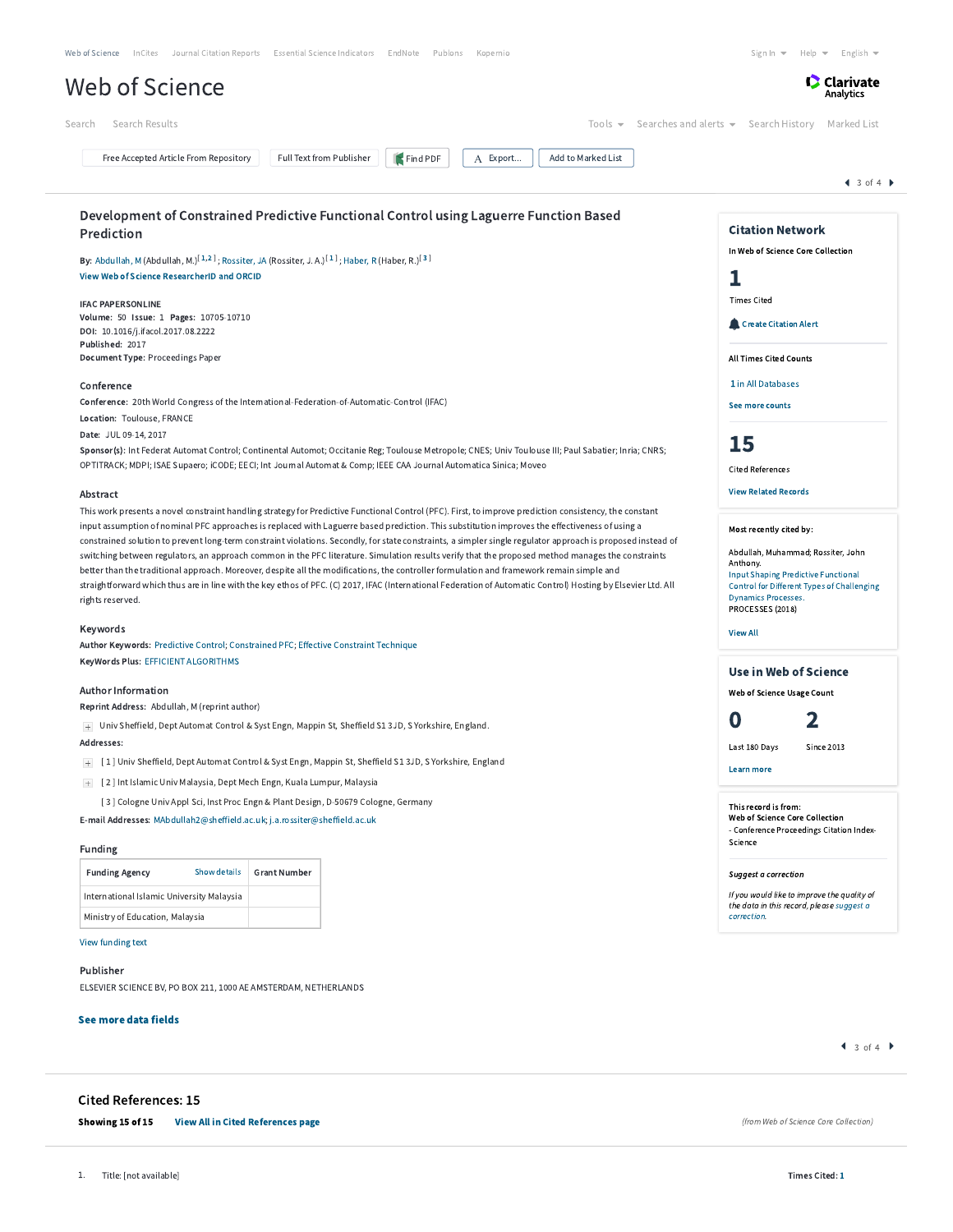|     | By: Abdullah, M.; Rossiter, J. A.                                                                                                                                                           |                         |
|-----|---------------------------------------------------------------------------------------------------------------------------------------------------------------------------------------------|-------------------------|
|     | Utilising Laguerre function in predictive functional control to ensure prediction c onsistency Published: 2016<br>Publisher: UKACC                                                          |                         |
| 2.  | Constrained model predictive control of proton exchange membrane fuel cell<br>By: Abdullah, Muhammad; Idres, Moumen                                                                         | Times Cited: 10         |
|     | JOURNAL OF MECHANICAL SCIENCE AND TECHNOLOGY Volume: 28 Issue: 9 Pages: 3855-3862 Published: SEP 2014                                                                                       |                         |
| 3.  | Fuel cell starvation control using model predictive technique with Laguerre and exponential weight functions<br>By: Abdullah, Muhammad; Idres, Moumen                                       | <b>Times Cited: 9</b>   |
|     | JOURNAL OF MECHANICAL SCIENCE AND TECHNOLOGY Volume: 28 Issue: 5 Pages: 1995-2002 Published: MAY 2014                                                                                       |                         |
| 4.  | Handling input and state constraints in predictive functional control<br>By: Abu el, A.-D.S.; Fiani, P.; Richalet, J.                                                                       | Times Cited: 11         |
|     | Proceedings of the 30th IEEE Conference on Decision and Control (Cat. No.91CH3076-7) Pages: 985-90 vol.1 Published: 1991                                                                    |                         |
| 5.  | LINEAR-SYSTEMS WITH STATE AND CONTROL CONSTRAINTS - THE THEORY AND APPLICATION OF MAXIMAL OUTPUT ADMISSIBLE-SETS<br>By: GILBERT, EG; TAN, KT                                                | <b>Times Cited: 766</b> |
|     | IEEE TRANSACTIONS ON AUTOMATIC CONTROL Volume: 36 Issue: 9 Pages: 1008-1020 Published: SEP 1991                                                                                             |                         |
| 6.  | Predictive Control in Process Engineering: From the Basics to the Applications<br>By: Haber, R; Bars, R; Schmitz, U                                                                         | <b>Times Cited: 41</b>  |
|     | PREDICTIVE CONTROL IN PROCESS ENGINEERING: FROM THE BASICS TO THE APPLICATIONS Pages: 1-600 Published: 2011<br>Publisher: WILEY-V C H VERLAG GMBH, PAPPELALLEE 3, W-69469 WEINHEIM, GERMANY |                         |
| 7.  | Predictive control for embedded systems<br>By: Jones, Colin N.; Kerrigan, Eric                                                                                                              | <b>Times Cited: 3</b>   |
|     | OPTIMAL CONTROL APPLICATIONS & METHODS Volume: 36 Issue: 5 Special Issue: SI Pages: 583-584 Published: SEP-OCT 2015                                                                         |                         |
| 8.  | Laguerre Models in the Problems of Approximation and Identification<br>By: Nurges, Yu.                                                                                                      | <b>Times Cited: 3</b>   |
|     | Autom. Remote Control Issue: 3 Pages: 88-96 Published: 1987                                                                                                                                 |                         |
| 9.  | <b>Why Predictive Control?</b><br>By: Richalet, Jacques; O'Donovan, Donal                                                                                                                   | <b>Times Cited: 79</b>  |
|     | PREDICTIVE FUNCTIONAL CONTROL: PRINCIPLES AND INDUSTRIAL APPLICATIONS Book Series: Advances in Industrial Control Pages: 1-+ Published: 2009                                                |                         |
| 10. | Efficient algorithms for trading off feasibility and performance in predictive control<br>By: Rossiter, J. A.; Wang, L.; Valencia-Palomo, G.                                                | Times Cited: 19         |
|     | INTERNATIONAL JOURNAL OF CONTROL Volume: 83 Issue: 4 Pages: 789-797 Published: 2010                                                                                                         |                         |
|     | 11. Title: [not available]<br>By: Rossiter, J.A.                                                                                                                                            | Times Cited: 173        |
|     | Model-Based Predictive Control: A Practical Approach Published: 2003<br>Publisher: CRC Press, Boca Raton, FL, USA                                                                           |                         |
| 12. | Computationally efficient algorithms for constraint handling with guaranteed stability and near optimality                                                                                  | Times Cited: 19         |
|     | By: Rossiter, JA; Kouvaritakis, B; Cannon, M<br>INTERNATIONAL JOURNAL OF CONTROL Volume: 74 Issue: 17 Pages: 1678-1689 Published: NOV 2001                                                  |                         |
|     | 13. The Effect of Coincidence Horizon on Predictive Functional Control                                                                                                                      | <b>Times Cited: 16</b>  |
|     | By: Rossiter, John Anthony; Haber, Robert<br>PROCESSES Volume: 3 Issue: 1 Pages: 25-45 Published: MAR 2015                                                                                  |                         |
| 14. | <b>Basics of PID Control</b>                                                                                                                                                                | <b>Times Cited: 370</b> |
|     | By: Visioli, Antonio<br>PRACTICAL PID CONTROL Book Series: Advances in Industrial Control Pages: 1-+ Published: 2006                                                                        |                         |
|     | 15. Title: [not available]                                                                                                                                                                  | Times Cited: 635        |
|     | By: Wang, L.<br>Model Predictive Control System Design and Implementation using MATLAB Published: 2009                                                                                      |                         |
|     | Publisher: Springer-Verlag, London, UK                                                                                                                                                      |                         |

Showing 15 of 15 [View All in Cited References page](http://apps.webofknowledge.com.ezproxy.um.edu.my/summary.do?product=WOS&parentProduct=WOS&search_mode=CitedRefList&parentQid=5&parentDoc=3&qid=6&SID=F1m8zjxeBNhJVIvKO7p&colName=WOS&page=1)